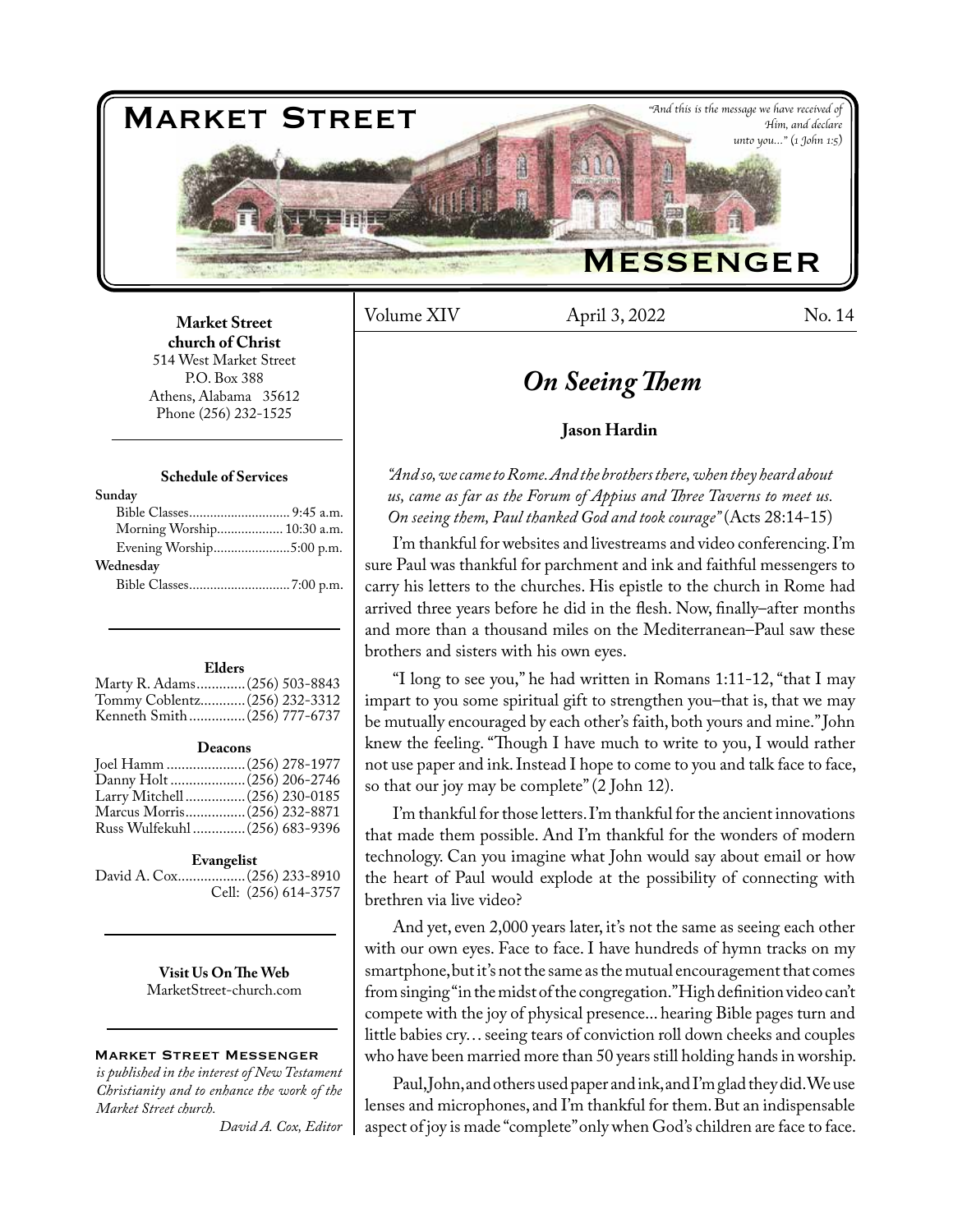So much of the disciple's walk is "by faith, not by sight." Though we have not seen Jesus, we love him. "Though you do not now see him, you believe in him and rejoice with joy that is inexpressible and filled with glory, obtaining the outcome of your faith, the salvation of your souls" (1 Peter 1:8-9). One day, we "will see his face" (Revelation 22:4).

In the meantime, like Paul as he traveled the last few miles to Rome, we thank God for fellowship and foretastes of glory. And we take courage.

~via *The Sterling Herald;* Raymore, Missouri.

*∞*

# *Psalm 29: The Lord Almighty*

# **Guy Roberson**

This psalm was written either during a thunderstorm or when one was still fresh in the mind. This Psalm describes the power of God like a raging storm. Charles Spurgeon writes, "This Psalm is meant to express the glory of God as heard in the pealing thunder and seen in... [a] tornado..." God reveals his majesty, power, and glory in the furious wind, pelting rain, blinding flashes of lightning, and deafening thunder of a violent tempest.

To appreciate this powerful Psalm, one must look at the context: Psalm 28 says: "The Lord is the strength of his people; He is the saving refuge of his anointed." Despite this, Israel was tempted to worship other gods and to look for strength in the idols their neighbors worshiped. Psalm 29 was a wake-up call—a reminder that the Lord, the God of Israel, is the one true and mighty God.

This is an incredibly significant psalm for it mentions the Lord eighteen times. If we add to that the use of pronouns and the mention of God and King, we have God mentioned no less than twenty-five times in eleven short verses.

David is overwhelmed with the majesty of God revealed in the storm that he has witnessed and is now going to describe. To praise God adequately the entire created order must join in and even then, sufficient praise will be lacking. So, he calls upon the angels, O

you mighty ones, to join in this praise.

The appeal describes the praise of God as consisting of two things: ascribing glory to Him, that is, acknowledging His supreme worth with our minds, and worshiping or bowing down to Him which means a subordination of our wills and minds to His.

This is an inspired and dramatic description of a thunderstorm that started somewhere over the Mediterranean Sea and moved eastward to the Lebanon mountain range in the northern part of the land of Israel. As you read through this beautiful psalm you must keep in mind that this is pure poetry. No sound is more impressive than the voice of thunder. It is grand and imposing. One never understands his weakness more nor his dependence greater than when he sees the towering trees unable to stand in the path of a thunderstorm. The voice of God shakes the strongest such as the mountains of Lebanon. Sirion" is the Sidonian name for Mount Hermon (Deuteronomy 3:9). So "Lebanon" and "Sirion" refer to the two great mountains in the north, Mount Lebanon and Mount Hermon. When God speaks, his voice shakes these majestic mountains.

The vivid lightening is the violence of the storm. God divides the flames of fire and is in full control and is the Master of the storm.

Beyond the physical picture of this growing storm, though, the voice of God thundering over the waters represents a spiritual victory over the Canaanite gods. "The region of the sea was considered by the Canaanites to be the battleground between Yam, the god of the sea and of chaos, and Baal, the god of fertility and thunderstorms." Willem A. VanGemeren, Psalms, The Expositor's Bible Commentary, rev. ed. (Grand Rapids, MI: Zondervan, 2008).

When we read this psalm, we are supposed to say, "Wow!" at the awesome display of God's power. God reveals his impressive, overwhelming power as his lightning splits the trees of the forest and his thunder shakes the mountains.

The voice of the Lord is a phrase that occurs seven times. It indicates that, although David is describing the majesty of God as revealed in a storm, what he is concerned with is the power of God's voice, and not just thunder!.

This is an important biblical theme. We think of the power of the voice of God in creation. The Bible begins with God speaking and the created order springs into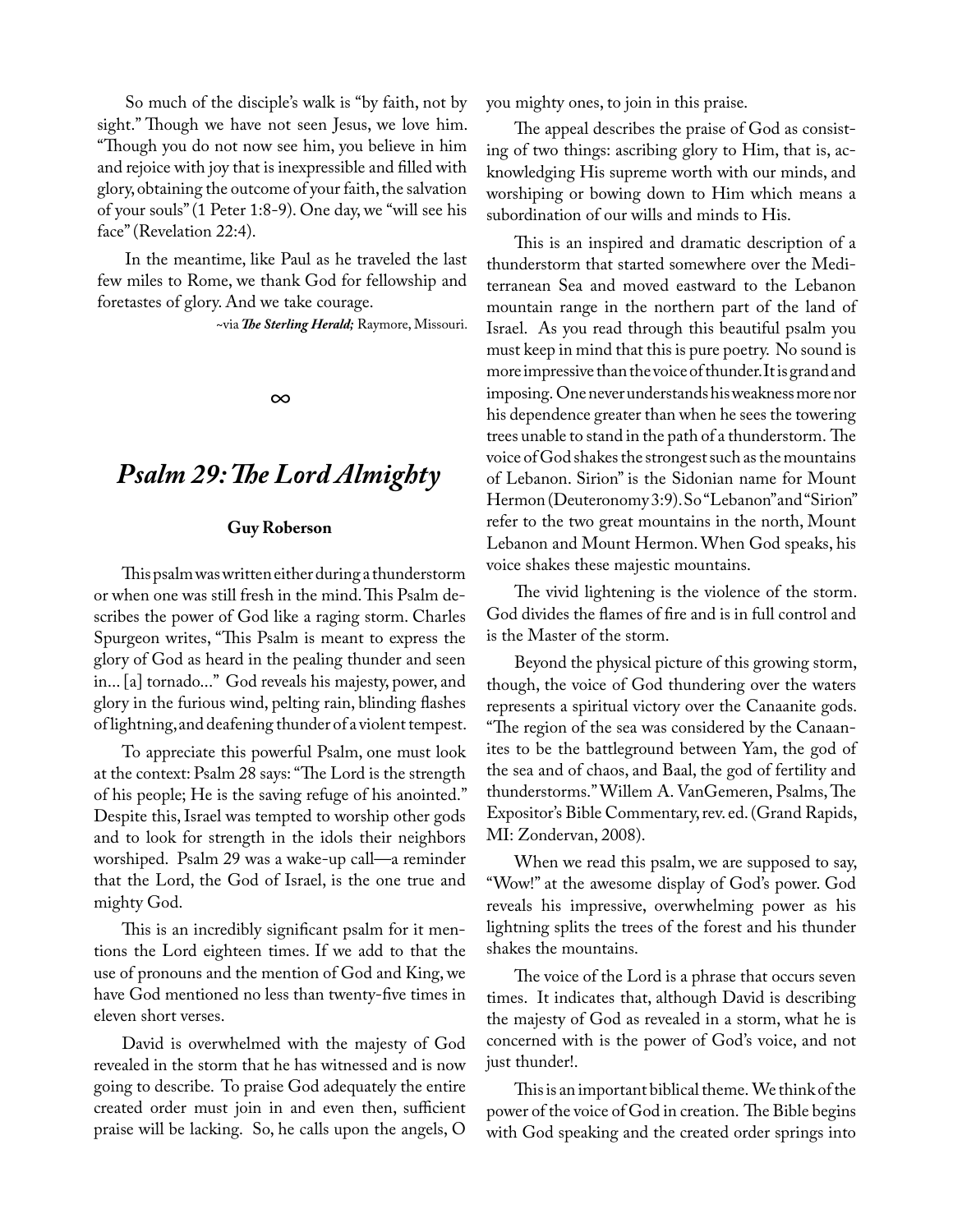being. The power of the voice of God is also revealed as He calls in grace to draw sinners to Himself. We may also think of the power of the voice of God in judgment.

First, God is said to sit "enthroned over the flood (v. 10). It was such flooding Jesus was thinking of when he described the falling rains, rising streams, and destruction of the house of the man who built on sand without an adequate foundation (Matthew 7:26-27).

Second, God's voice will be heard in judgment. We are being warned to get ready. The only ones who will be ready for that judgment are God's people, to whom the Lord "gives strength" and "blesses…with peace.

Are you listening to God's voice as He has spoken through His beloved Son (Hebrews 1:1-2)?

~via *Walnut Street church of Christ*; Cary, North Carolina.

# *News & Notes*

# **THE SICK:**

Ida Nell Griffin Jackie Cox Larry Tucker Brad Brown Shirley Miller Betty Jo Lovell Betty Pepper<br>Doris Lovell JoAnn Gilber Diane Kilpatrick

JoAnn Gilbert

#### *Those Undergoing Treatments or Chronic Illness:*

| Priscilla Tucker |
|------------------|
| Vicki Stringer   |
| Nikki Ogles      |
| Lona Jackson     |
| Jeanette Weir    |
| Lloyd Adams      |
| Cornelia Pepper  |
| Cindy Walker     |
| Al Pollard       |
| Sadricia Wilson  |
| Wynell Romine    |
|                  |

# *Athens Health & Restore Rehabilitation:*

Mildred Lambert, rm. 15 Evelyn Hogan, rm. 36 Connie Brock, rm. 62 Valeria Dalton, rm. 7 *Limestone Health Facility:*

Marci Bassett, rm. 42 Alice Roberson, rm. 49<br>Bobby Ogles, rm. 113 Ann Bush, rm. 75 Bobby Ogles, rm. 113

# *Shut-In or Away From Home:*

Nell Barksdale; at home Deanie Britton; Limestone Lodge Gwen Bullock; at granddaughter's in Huntsville Barbara Carter; Traditions Unaking Currier; Summerford Health, Falkville Irene Inman; at home Stan Stanford; at home Jimmy Stroud; Valley View, Madison William Thomas; Madison Manor, Madison Alan Thornton; Limestone Lodge Kathleen Wales; Limestone Manor *In The Hospital/Rehabilitation:*

# *Updates:*

*Brad Brown* was dismissed from the Athens-Limestone Hospital on Friday. They request no visitors until things are settled…*Larry Tucker* had knee surgery on Monday for a torn minicus and it went well…*Sherry Davis* had surgery on her left shoulder on Tuesday and it went well… *Brenda Jones* is doing better after spending a few days in the Madison Hospital. She is doing better now… *Dale Adcock* is to have neck surgery on Wednesday… *Carol Dean* is scheduled to have tests Monday on her heart …*Betty Lovell* is continuing to have problems with her arthritis…*Ruby Dean Ezell's daughter, Diane Kilpatrick,* has been recuperating from her recent surgery at Ruby Dean's house.

**OUT OF TOWN:** *The Holts: Danny & Debra* have been in the mountains this week…*The Hamms: Joel, Sharma,Clayton & Ragan* have been in Gulf Shores this week…*The Putmans': Marvin & Irene* have been out of town this week…*Brenda Haraway & Doris Fisher* have been in Gulf Shores this past week…*Albert Haraway*  is on the road again this weekend.

**SYMPATHY:** We want to express our deepest sympathy to *Tena Wells* and *all the family* in the passing of her brother-in-law, *Steve Andrews*, last Saturday. His funeral was on Wednesday at Limestone Chapel.

**GOSPEL MEETINGS:** *The Jordan Park church* in Huntsville is beginning a meeting today and it will continue through Wenesday evening. The speaker in this meeting will be *Brent Hunter*… *The Jones Road church* is beginning a meeting today and it will continue through Wednesday evening. *Jason Shackleford* will be the speaker in this meeting…The *Helton Drive church* in Florence is beginning a meeting today and it will continue through Thursday evening. The speaker in this meeting will be *Greg Kline*…The *Eastside church* in Red Bay is beginning a meeting today and it will continue